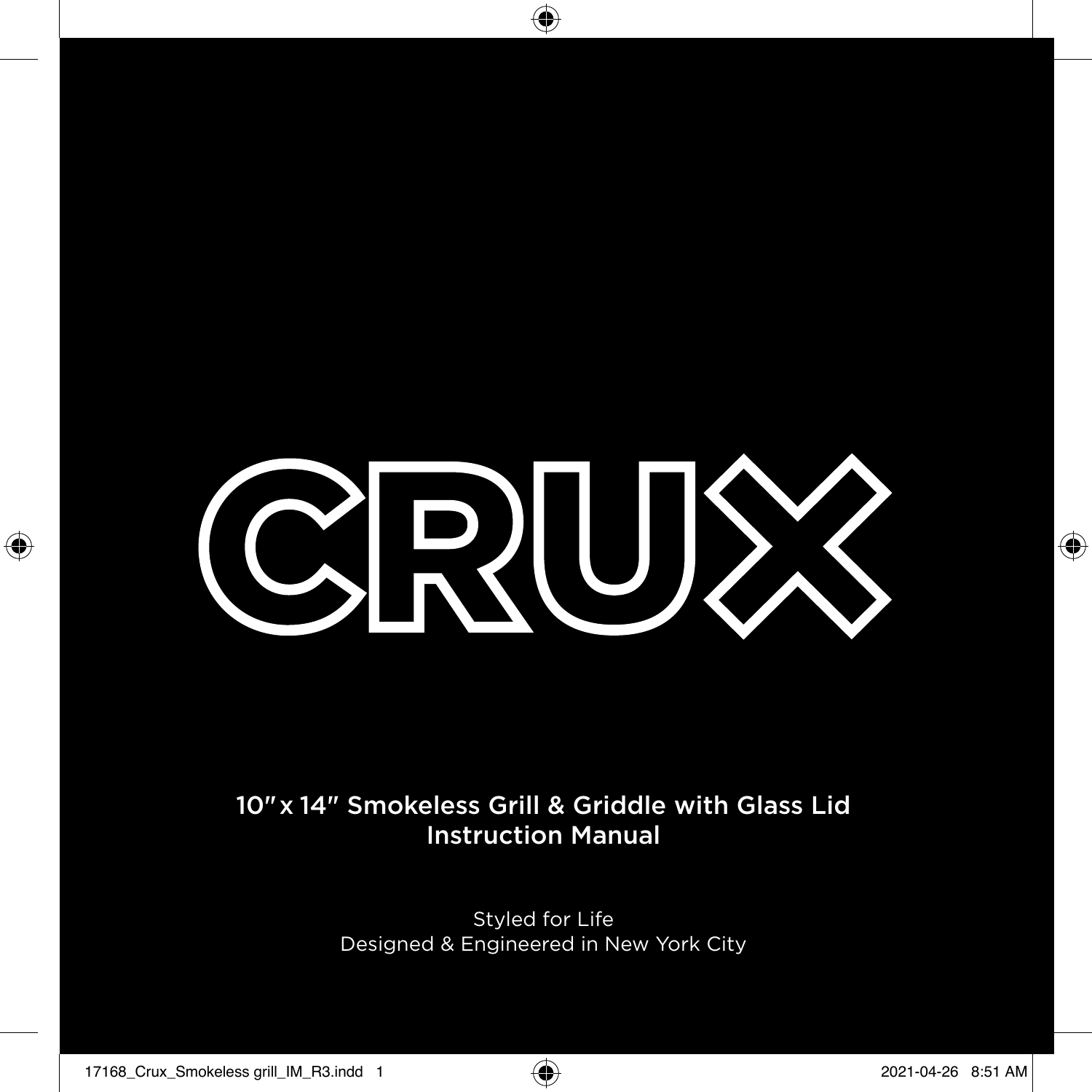# Thank You for choosing CRUX

**THANK YOU CARD - instance Coverage** 

We hope your new CRUX small kitchen appliance will add sleek elegance to your kitchen

 $\bigoplus$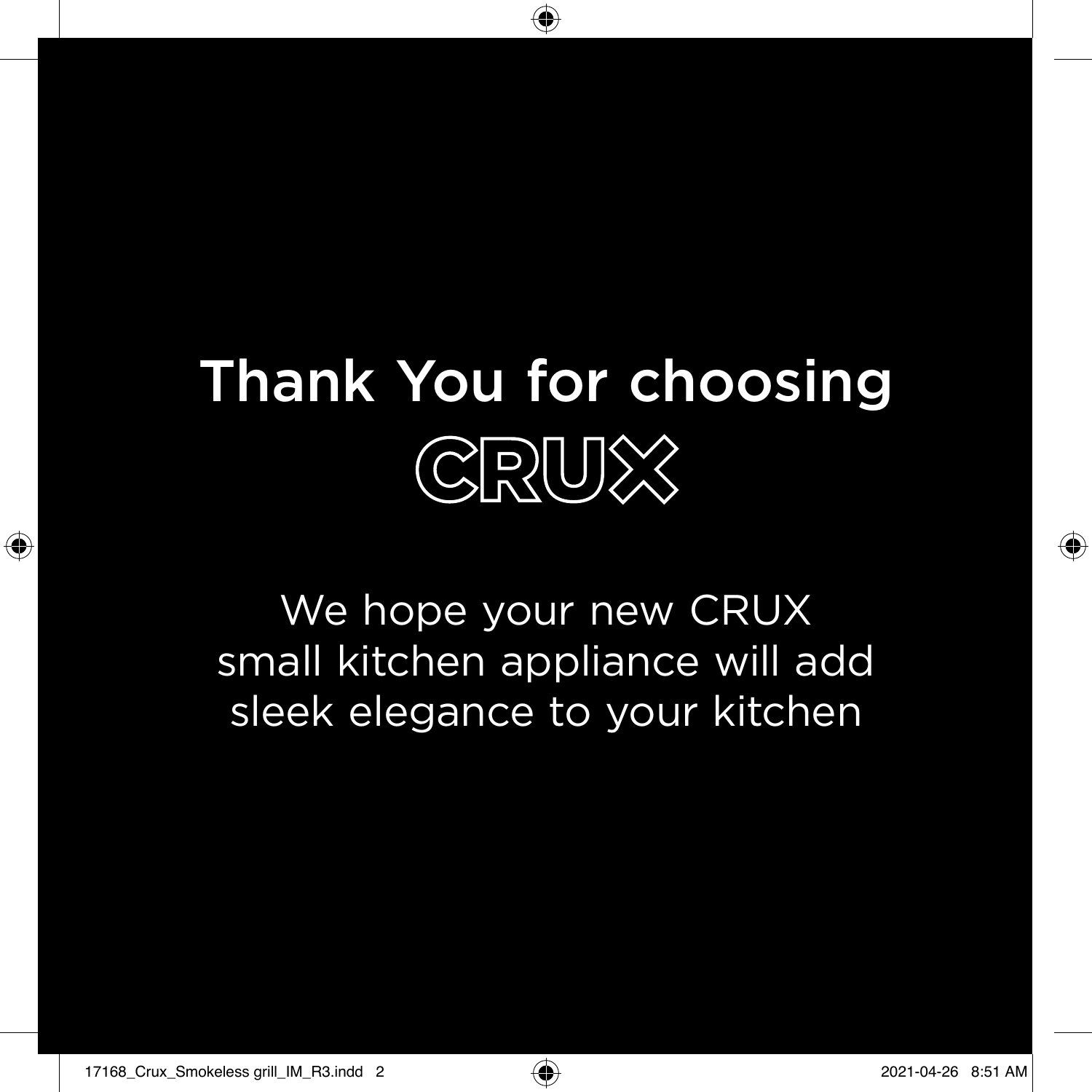#### **Table of Contents**

 $\bigoplus$ 

| Steps For Stain Removal and Proper Care of Your Non Stick Coating 13 |  |
|----------------------------------------------------------------------|--|
|                                                                      |  |
|                                                                      |  |

 $\bigoplus$ 

 $\bigoplus$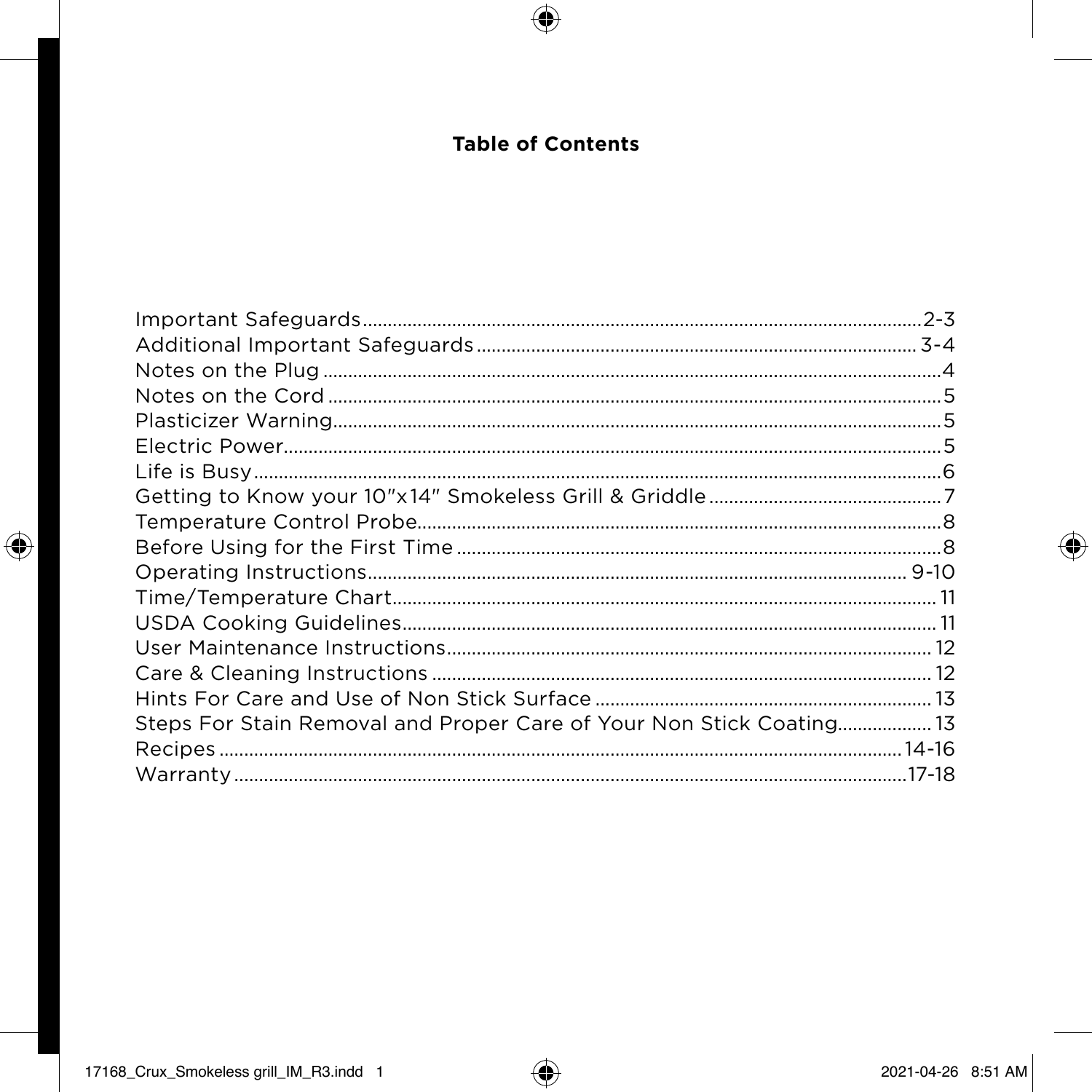## **IMPORTANT SAFEGUARDS**

⊕

When using electrical appliances, basic safety precautions should always be followed, including the following:

#### 1. **READ ALL INSTRUCTIONS.**

- 2. Do not touch hot surfaces. Use handles or knobs. Use oven mitts. or potholders.
- 3. To protect against electrical shock, do not immerse cord or plugs or temperature control probe in water or other liquid.
- 4. This appliance is not intended for use by persons (including children) with reduced physical, sensory or mental capabilities, or lack of experience and knowledge, unless they have been given supervision or instruction concerning use of the appliance by a person responsible for their safety.
- 5. Close supervision is necessary when any appliance is used by or near children.
- 6. Turn unit Off and unplug from outlet when not in use and before cleaning. Allow to cool before putting on or taking off parts, and before cleaning the appliance.
- 7. Do not operate any appliance with a damaged cord or plug or after the appliance malfunctions, or has been damaged in any manner. Return appliance to the nearest authorized service facility for examination, repair or adjustment.
- 8. The use of accessory attachments not recommended by the appliance manufacturer may cause injuries.

⊕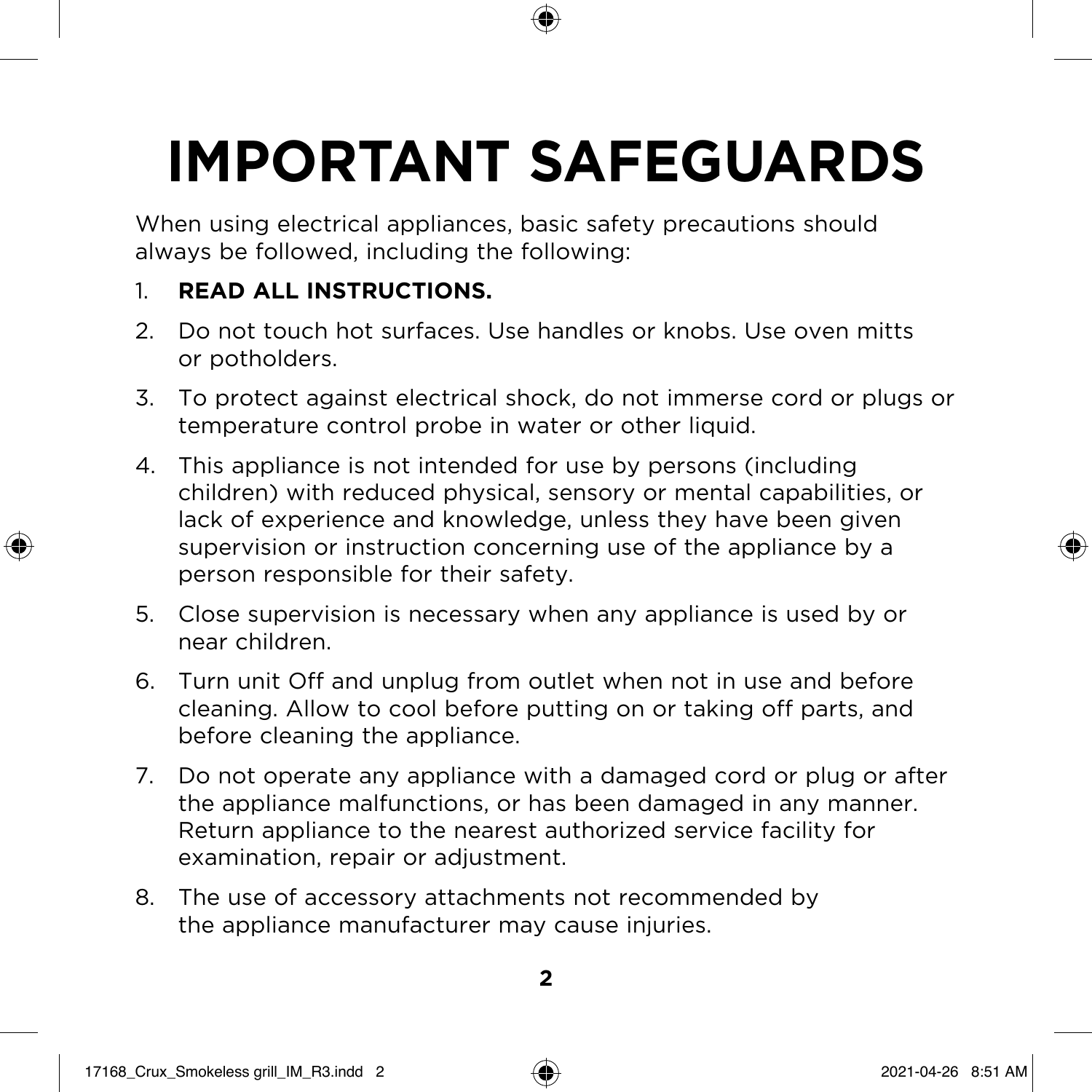- 9. Do not use outdoors.
- 10. Do not let cord hang over the edge of table or counter, or touch hot surfaces.

⊕

- 11. Do not place on or near a hot gas or electric burner, or in a heated oven.
- 12. Extreme caution must be used when moving an appliance containing hot oil or other hot liquids.
- 13. Always attach temperature control probe to appliance first, then plug cord in the wall outlet. To disconnect, turn temperature control probe to OFF, then remove plug from wall outlet.
- 14. Do not use appliance for other than intended use.

## **FOR HOUSEHOLD USE ONLY SAVE THESE INSTRUCTIONS ADDITIONAL IMPORTANT SAFEGUARDS**

**CAUTION HOT SURFACES: This appliance generates heat and escaping steam during use. Proper precautions must be taken to prevent the risk of burns, fires or other injury to persons or damage to property.** 

**3**

⊕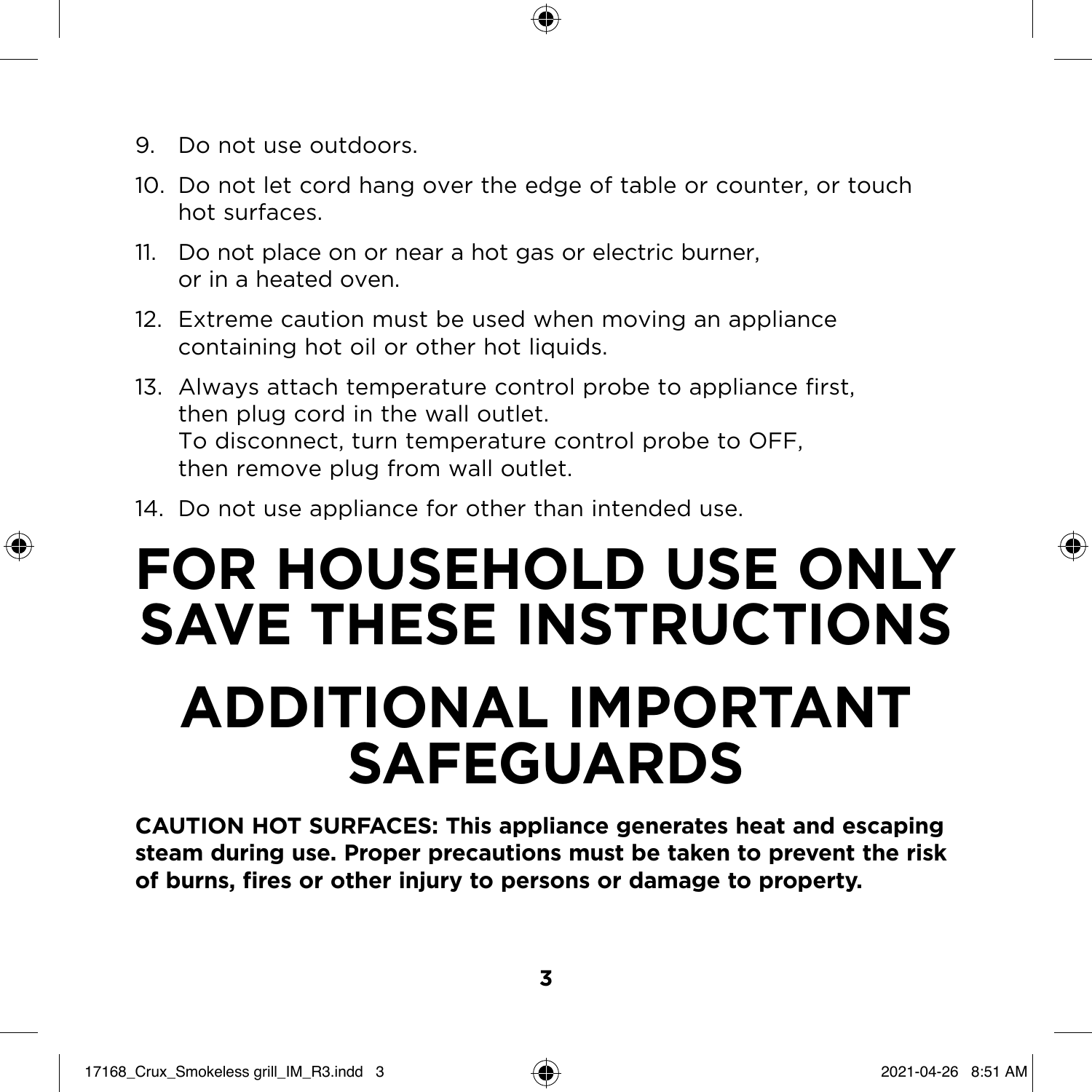**CAUTION: This appliance is hot during operation and retains heat for some time after turning OFF. Always use oven mitts when handling hot materials and allow metal parts to cool before cleaning. Do not place anything on top of the appliance while it is operating or while it is hot.** 

⊕

- 1. All users of this appliance must read and understand this Instruction Manual before operating or cleaning this appliance.
- 2. The cord to this appliance should be plugged into a 120 V AC electrical outlet only.
- 3. If this appliance begins to malfunction during use, turn unit Off and immediately unplug the cord. Then remove the temperature control probe. Do not use or attempt to repair the malfunctioning appliance.
- 4. Do not leave this appliance unattended during use.
- 5. To prevent fire hazards; the grill plate must be placed in the proper position when plugged in.
- 6. **WARNING: To prevent personal injury or property damage, the drip pan must be in place during cooking.**

#### **NOTES ON THE PLUG**

⊕

This appliance has a polarized plug (one blade is wider than the other). To reduce the risk of electric shock, this plug will fit in a polarized outlet only one way. If the plug does not fit fully into the outlet, reverse the plug. If it still does not fit, contact a qualified electrician. Do not modify the plug in any way.

**4**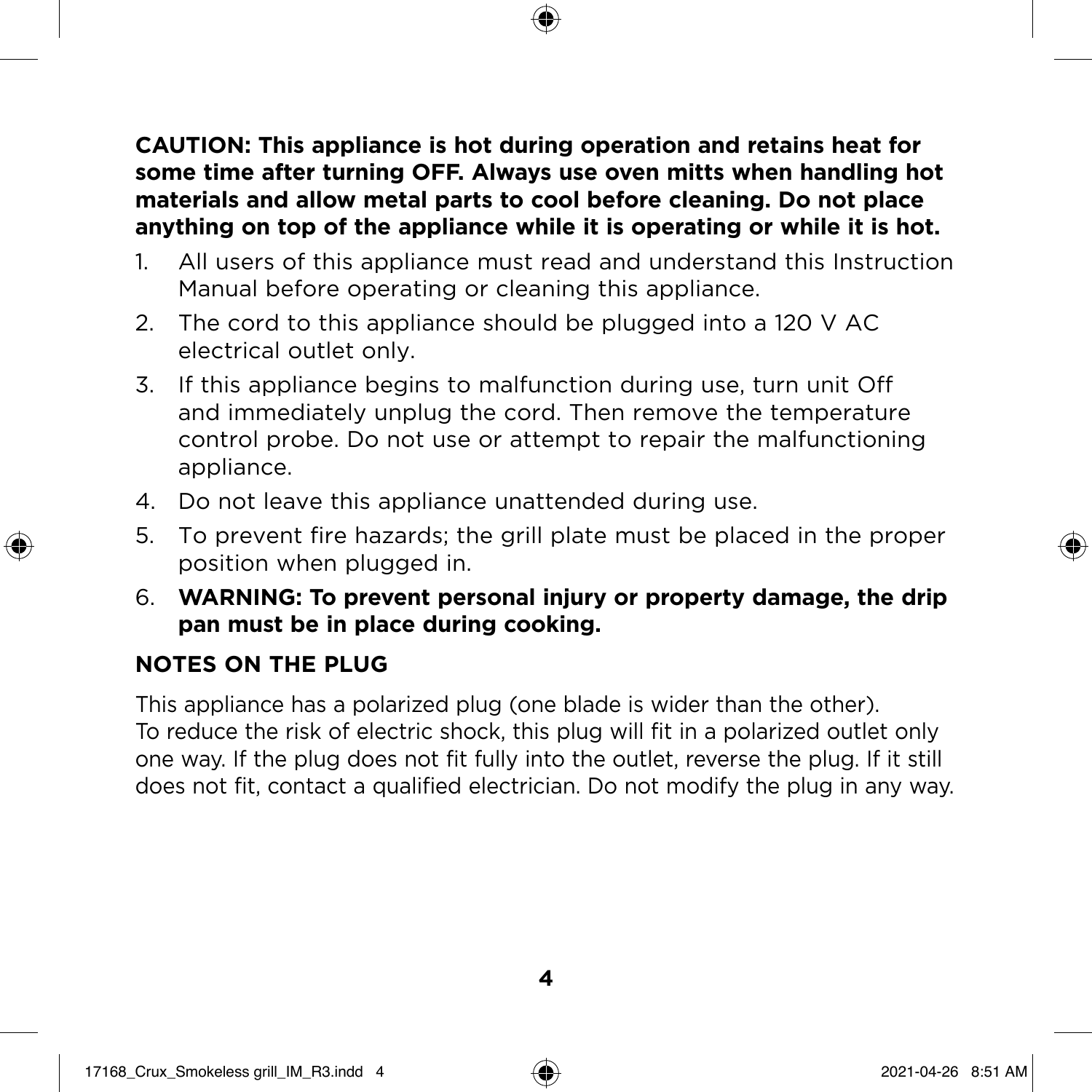#### **NOTES ON THE CORD**

- A. A short power-supply cord (or detachable power-supply cord) is to be provided to reduce the risk resulting from becoming entangled in or tripping over a longer cord.
- B. Longer detachable power-supply cords or extension cords are available and may be used if care is exercised in their use.
- C. If a long detachable power-supply cord or extension cord is used :
	- 1. The marked electrical rating of the cord or extension cord should be at least as great as the electrical rating of the appliance;
	- 2. If the appliance is of the grounded type, the extension cord should be a grounding-type3-wire cord;
	- 3. The longer cord should be arranged so that it does not drape over the countertop or table top where it can be pulled on by children or tripped over unintentionally.

#### **PLASTICIZER WARNING**

⊕

**CAUTION:** To prevent Plasticizers from migrating to the finish of the counter top or table top or other furniture, place NON-PLASTIC coasters or place mats between the appliance and the finish of the counter top or table top. Failure to do so may cause the finish to darken; permanent blemishes may occur or stains can appear.

#### **ELECTRIC POWER**

If the electrical circuit is overloaded with other appliances, your appliance may not operate properly. It should be operated on a separate electrical circuit from other appliances.

**5**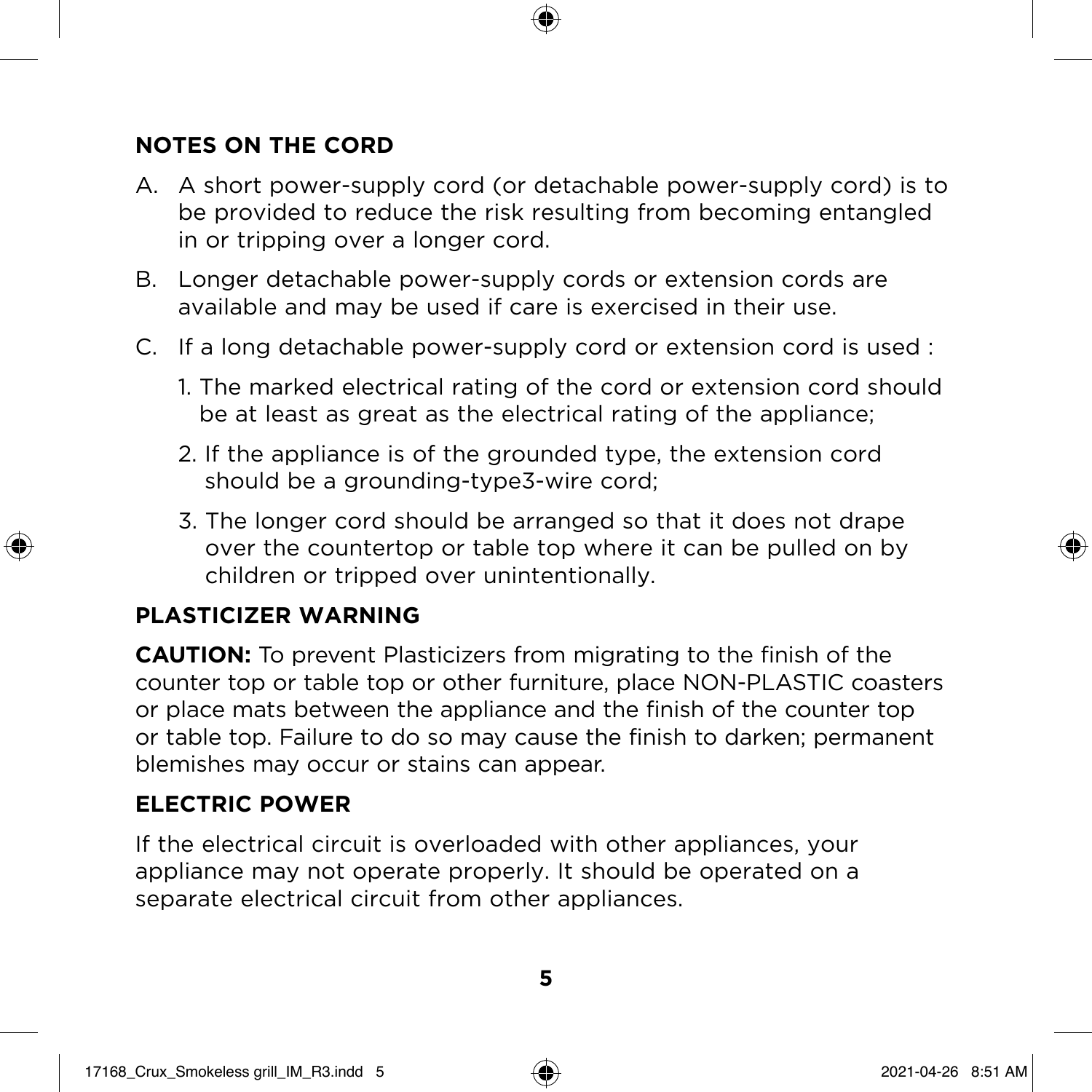#### **Life is Busy**

♠

#### **Keep it simple in the kitchen with CRUX.**

Who says you need to ditch your loft to enjoy the perks of a summer BBQ? The CRUX Smokeless Grill's powerful embedded heating system brings the heat to your kitchen without the extra smoke, so you can enjoy your BBQ favorites no matter the weather. The science is simple, the integrated heating element and cooling oil tray allow for healthy and smoke-less grilled food.

Grill up steaks and burgers all year round for your friends and family thanks to the grill's 10"x14" cooking surface. The state of the art Non Stick Coating with the removable temperature probe and easily adjustable dial offer a quick preheat for grilling, all while the handles remain cool to the touch. Toss the cooking plate into the dishwasher and remove drip dray for a no fuss clean up. **Keep on grillin'.**

Keep it simple in the kitchen with CRUX. Committed to efficiency, ease of use, and sleek design, our entire line of appliances was developed to make your life simpler. High quality products that get the job done, all while looking great on your countertop. It's never been easier to cook, host, or take on culinary adventures

**6**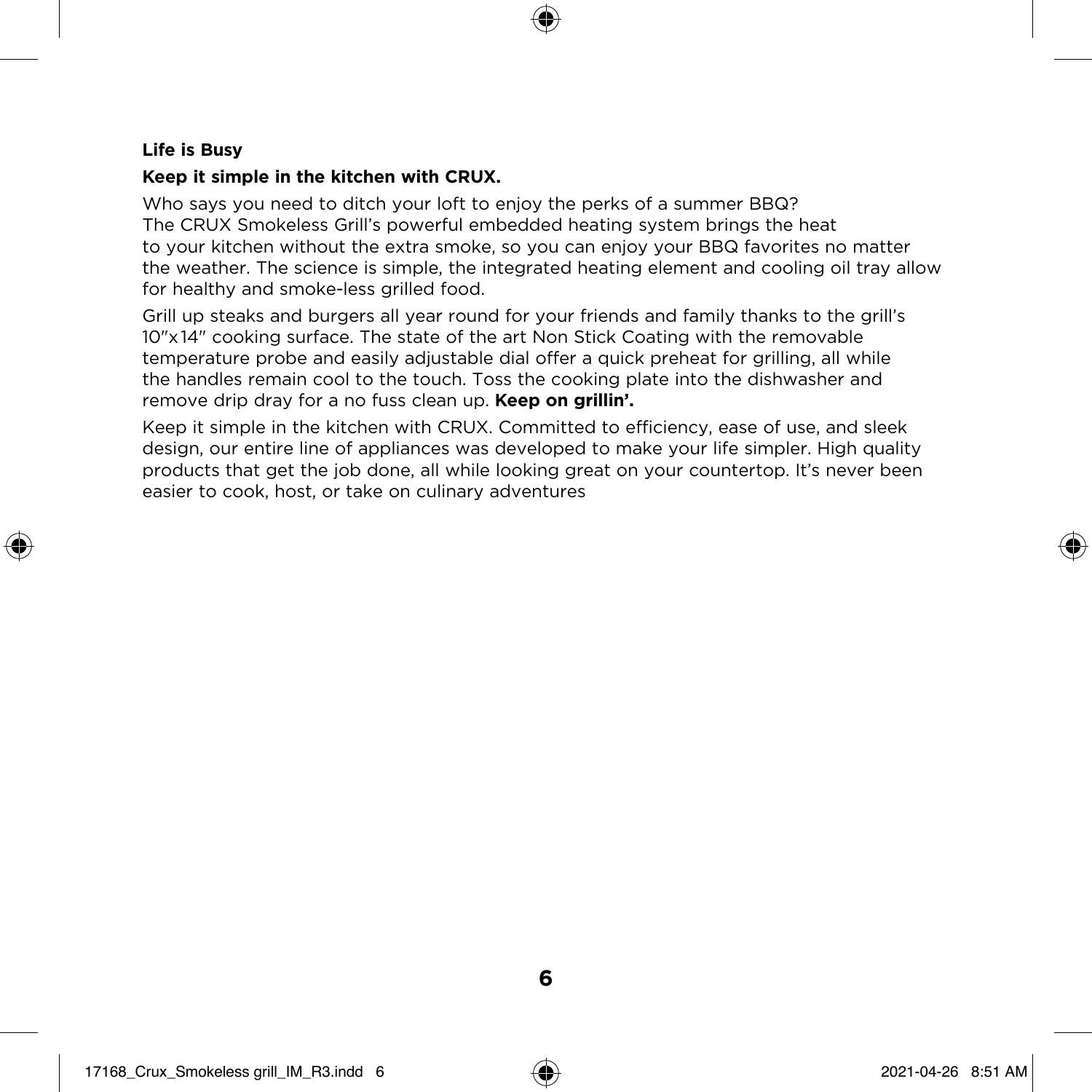#### **Getting to Know your 10" x 14" Smokeless & Griddle with Glass Lid**

 $\bigoplus$ 

Product may vary slightly from illustrations



 $\bigoplus$ 

 $\bigoplus$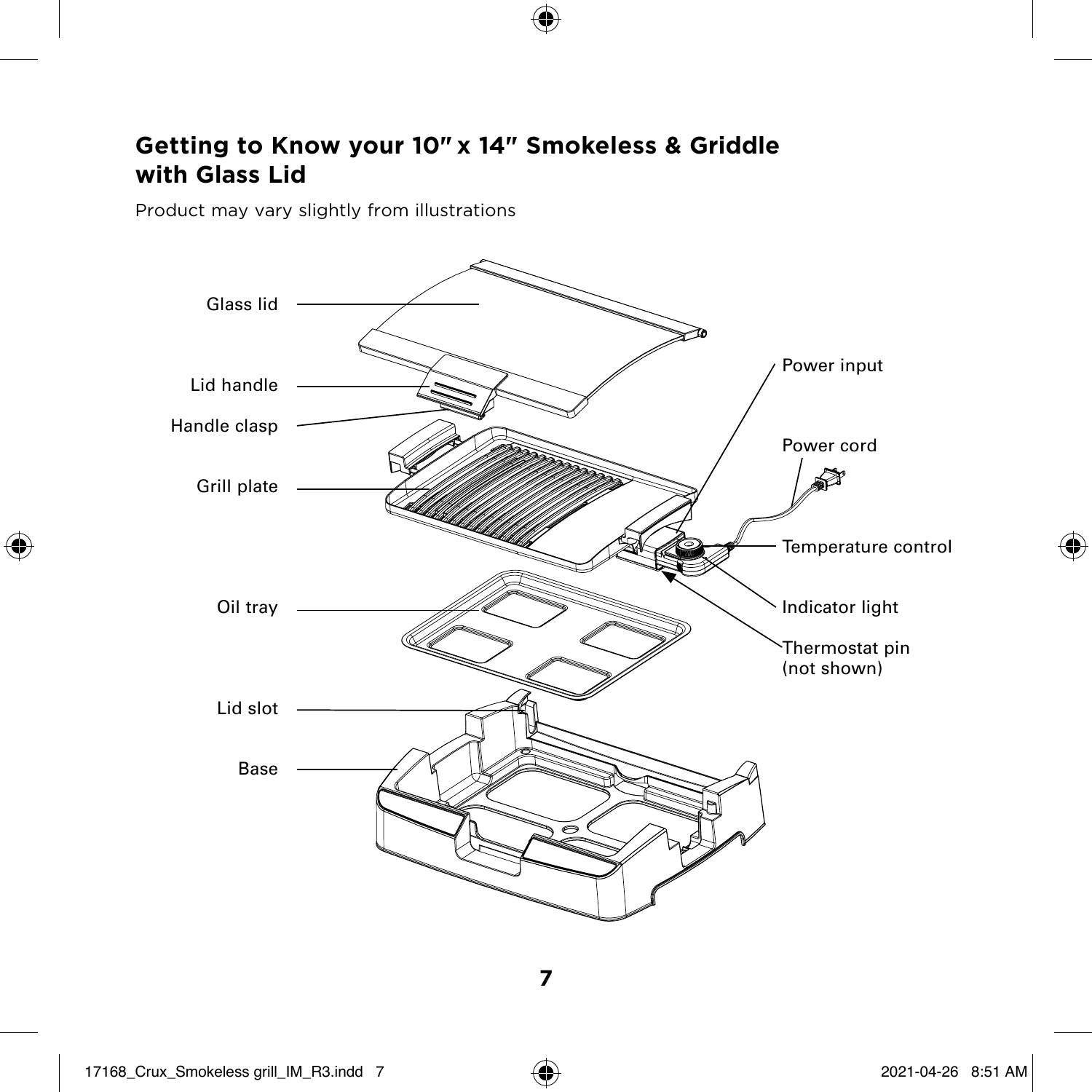

- 1. The temperature control probe is the nerve center and brain of the electric Grill. Treat it carefully. Dropping or banging it could change its calibration and make the temperature settings inaccurate.
- 2. Rotate the dial to select the temperature as called for in the recipe.
- 3. The indicator light on the temperature control probe will illuminate as soon as the dial is rotated. The light will go out once the selected temperature has been reached.
- 4. Allow the smokeless grill & griddle to cool before removing the temperature control probe.
- 5. To clean the temperature control probe, simply wipe down with a soft, damp cloth. Make sure you dry it thoroughly before using again. **NOTE:** The temperature control probe is not submersible. **CAUTION:** Use the temperature control probe supplied with this Grill only. The use of any other temperature control probe may cause fire, electric shock, or injury.

#### **Before Using for the First Time**

⊕

- 1. Carefully unpack the Grill and remove all packaging materials.
- 2. Place the non-stick Grill on a clean, flat working surface.

**NOTE:** Some countertop and table surfaces, such as Corian® and other surfaces, are not designed to withstand the prolonged heat generated by this Grill. We recommend placing a hot pad or trivet under the Grill beforehand to avoid possible damage to the surface. Be sure the sides and back of the Grill are at least 4 inches away from any walls, cabinets, or objects on the counter or table.

- 3. Before first use, see Hints For Care and Use of Non-Stick Surface and Care & Cleaning Instructions sections of this Instruction Manual.
- 4. Before cooking in the Grill for the first time, wash the non-stick Grill in mild dishwashing soap, wipe and allow to dry.
- 5. Place the drip pan inside the grill base and add water. Then, place the grill plate over in a way that it locks in place between the gaps.
- 6. Turn the temperature control knob on probe to OFF position and attach securely in place.
- 7. Coat the non-stick surface with vegetable oil before heating. If necessary, remove excess oil with paper towel.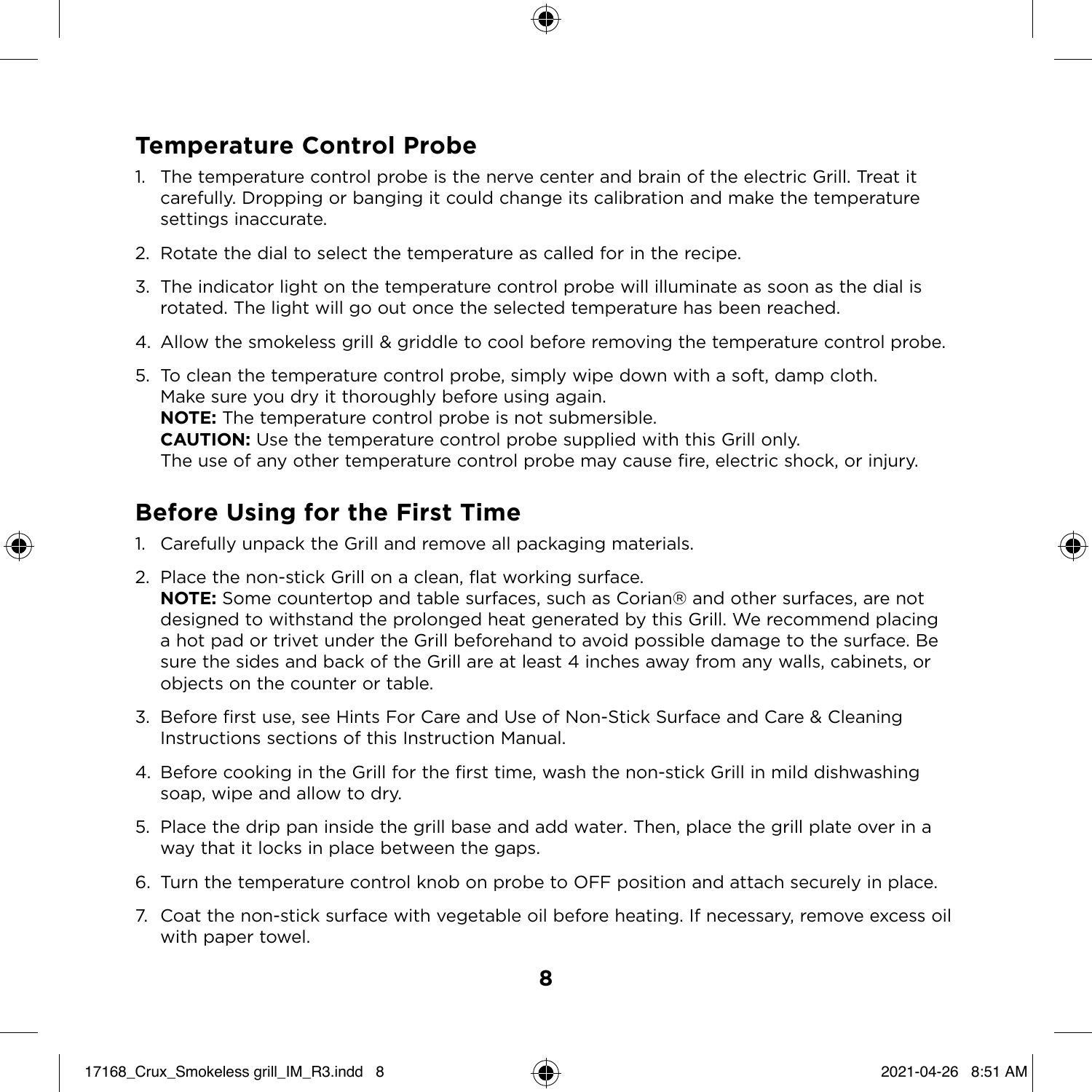#### **Operating Instructions**

#### **Warning:**

**Figure 1**

₩

- Do not move the appliance when it is in operation.
- **Caution with hot surface!** Always carry the handle at both side and open glass lid with lid handle. Always allow the appliance cool down completely before any cleaning.
- **Hazard of injury and burns!** Grill plate, glass lid, accessories and food are hot during use. For protection, we recommend using grill gloves and grill cutlery.



- 1. Open glass lid by slightly pushing lid handle clasp and pull up. Allow glass lid stand upright in lid slot.(Fig.1)
- 2. Make sure oil tray is installed in the base.
- 3. Slowly place grill plate on base by holding both handgrips.
- 4. Apply some cooking oil on grill plate.
- 5. Insert thermostat pin into power input.
- 6. Plug the appliance to an earthed wall socket.
- 7. Switch on by turning temperature control to set desired temperature level. Indicator light is on.
- 8. After several minutes, indicator light will be off when it reaches set temperature.
- 9. Carefully place food on grill plate and use spatula to flip or move food.

17168\_Crux\_Smokeless grill\_IM\_R3.indd 9 2021-04-26 8:51 AM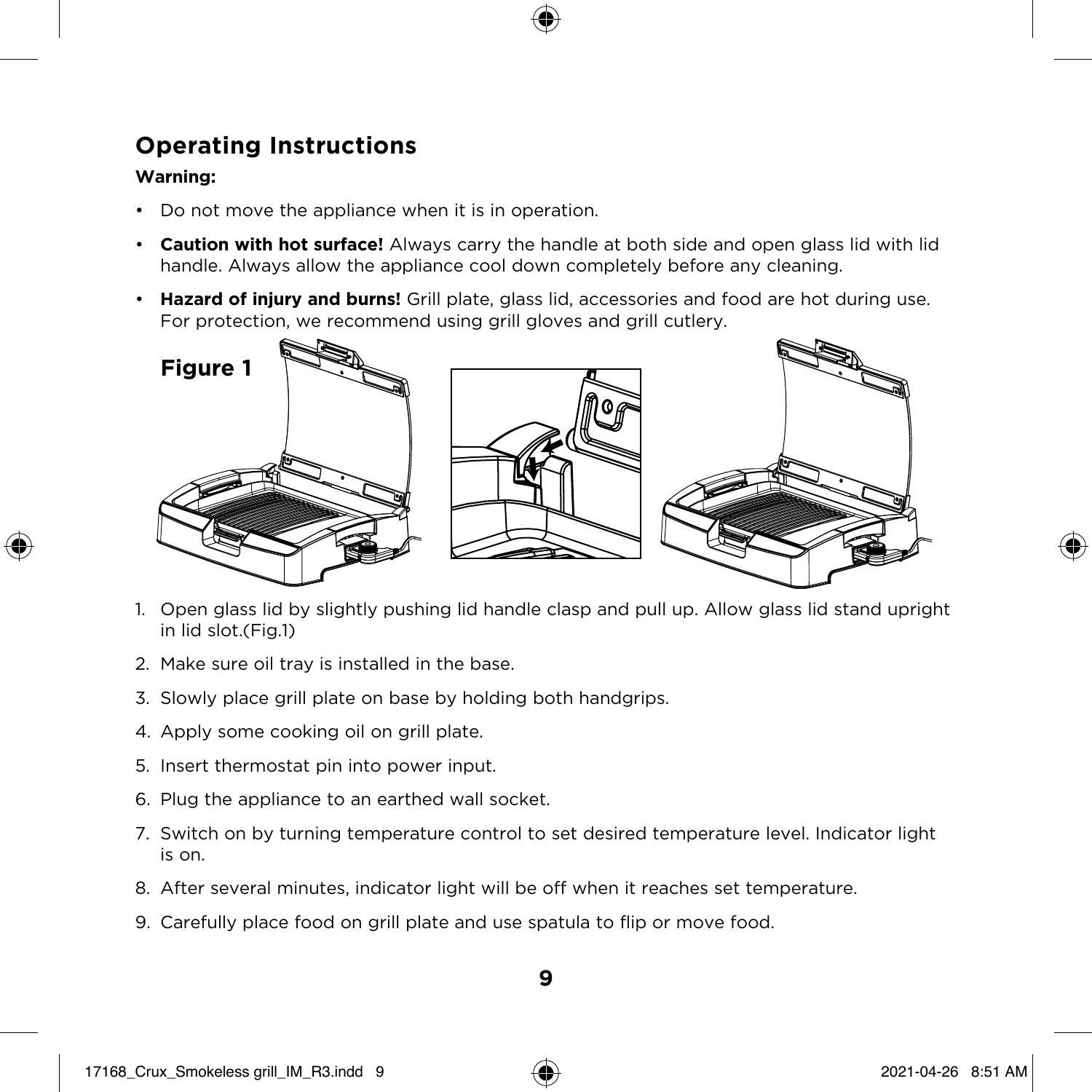- 10.Switch off by turn temperature control anti-clockwise to OFF when cooking is done.
- 11. Unplug the appliance after use. Remove temperature control from the grill.
- 12. Cover with glass lid to keep food warm.

**Caution:** Do not reuse the oil from the oil tray.

**Note:** This appliance is not intended to thaw or cook frozen food. All food must be properly defrosted before being prepared on this appliance.

#### **Notes:**

- Defrost food before cooking. Cut food in small pieces to make cooking faster.
- During cooking, indicator might lights on and off from time to time which means thermostat is in the process of regulating operation temperature.
- To protect non-stick coated plate, please observe the following notes:
- Prior to initial use, pour once some oil on a kitchen tissue and treat the upper side of the grill plate.
- Never cut with a knife or a similar object on the grill plate.
- Do not put aluminium trays or foil, pans, pots etc. on the grill plate.
- Do not use the grill plate for flammable food.
- Do not use metal grill cutlery or pointed and edgy objects for placing the food on the grill, turning or removing it.

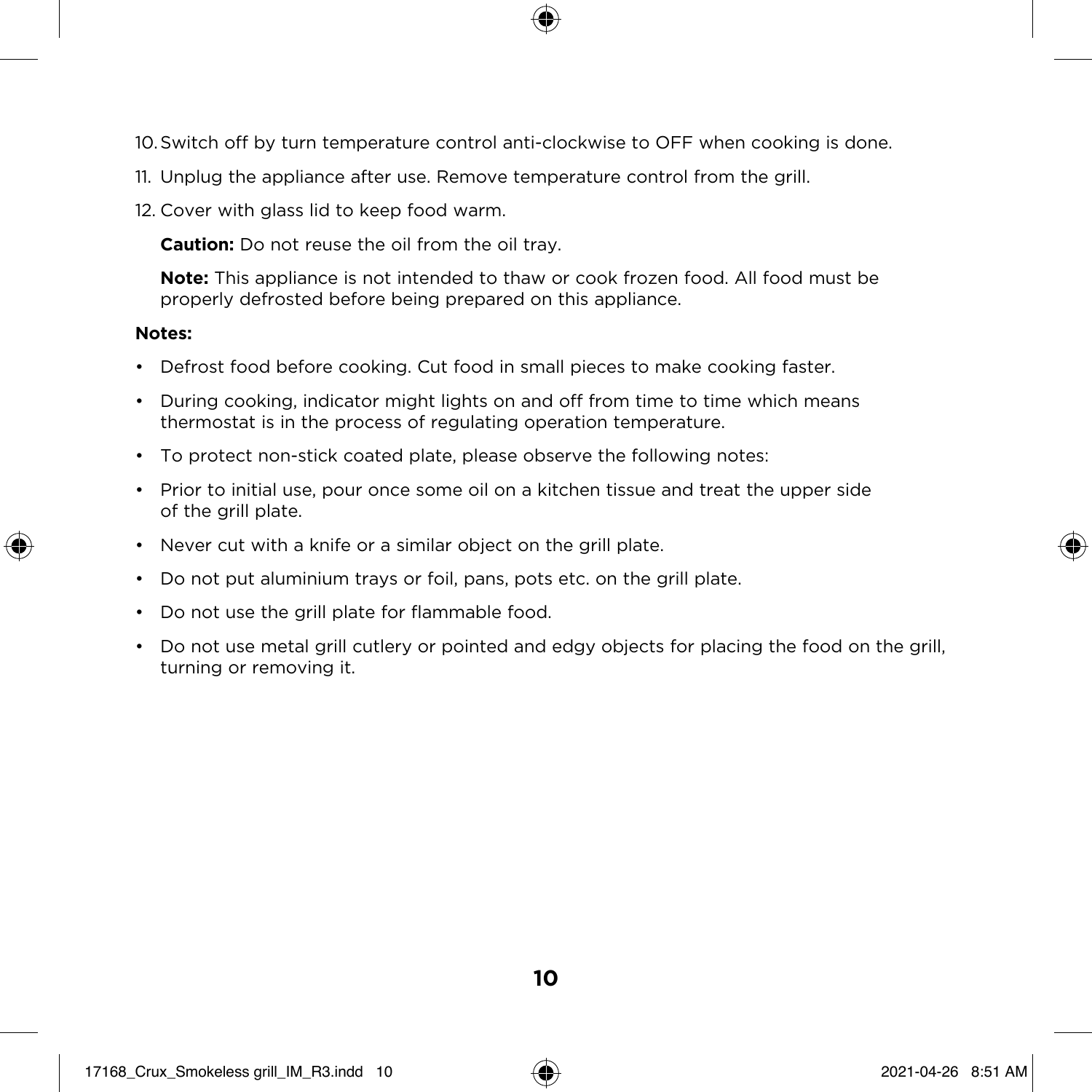

Hamburger  $\left|350\right\rangle$   $\left|5\right\rangle$  3-14 min. Rotate halfway into cooking time Ham Slices  $350 °F$  14-18 min. Rotate halfway into cooking time Sandwiches  $\frac{1}{350}$  °F 6-10 min. Butter outside and brown both sides

> 4-6 min. 13-18 min.

#### **Time/Temperature Chart**

#### **USDA Cooking Guidelines**

400 °F – Rare

400 °F – Well

400 °F – Medium 7-12 min.

**NOTE:** The United States Department of Agriculture recommends that meat and poultry be cooked to the following internal temperatures to be sure any harmful bacteria has been killed. Ground turkey and chicken should be cooked to an internal temperature of 165˚F / 74˚C and ground beef, veal, lamb and pork be cooked to an internal temperature 160 $\degree$ F / 71 $\degree$ C. Whole chicken and turkey should be cooked to an internal temperature of 180 °F / 82 °C; 170 °F / 77 °C for the breast. Goose and duck should be cooked to an internal temperature of 180˚F / 82˚C. Fresh beef, veal and lamb, etc., should be cooked to an internal temperature of at least 145˚F / 63˚C. Fresh pork should be cooked to an internal temperature of at least 160˚F / 71˚C. When re-heating meat and poultry products, they should also be cooked to an internal temperature of 165˚F / 74˚C.

Pork Chops 350 °F 20-30 m. Brown both sides then reduce temperature to 325 °F.

Rotate halfway into cooking time

Rotate halfway into cooking time



**Steaks** 

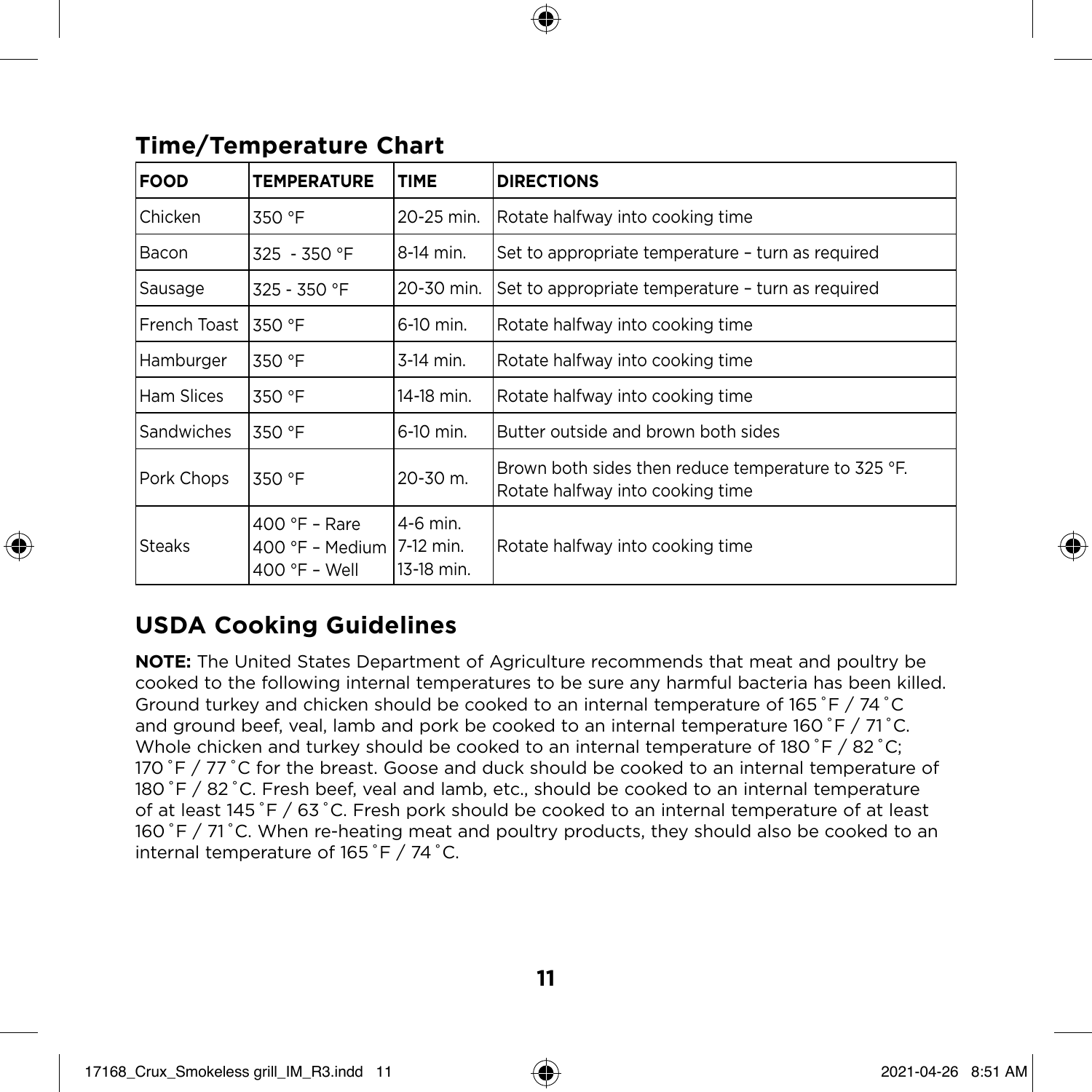

This appliance requires little maintenance. It contains no user serviceable parts. Do not try to repair it yourself. Any servicing requiring disassembly other than cleaning must be performed by a qualified appliance repair technician.

#### **Care & Cleaning Instructions**

**CAUTION:** Do not immerse the cord, plug or temperature control probe in water or any other liquid.

**CAUTION:** To avoid accidental burns, allow your Grill to cool thoroughly before cleaning.

- 1. When cooking is completed, turn unit Off and unplug cord from wall outlet. Allow Grill to cool.
- 2. Remove temperature control probe from Grill. **CAUTION:** The probe may become hot after use. Allow to cool before handling.
- 3. If necessary, wipe temperature control case and probe with a damp, soft cloth. Dry temperature control probe completely. Set aside. **CAUTION:** The temperature control probe is not submersible.
- 4. Remove oil tray; empty contents. Wash Grill plate and oil tray in soapy water; rinse and dry thoroughly. **CAUTION:** the content in the oil tray may become hot. Allow the oil tray and the content to cool before removing it from the unit for cleaning.
- 5. To wash by hand, wash grill plate with hot soapy water. Dry with towel. **CAUTION:** Probe and probe receptacle must be completely dry before use.
- 6. For stubborn food particles, loosen with a plastic cleaning pad. Avoid hard scouring on the non-stick finish as this may cause surface scratches. Do not use steel wool, scouring pads, or abrasive cleaners on any part of the Grill. Clean this grill after each use.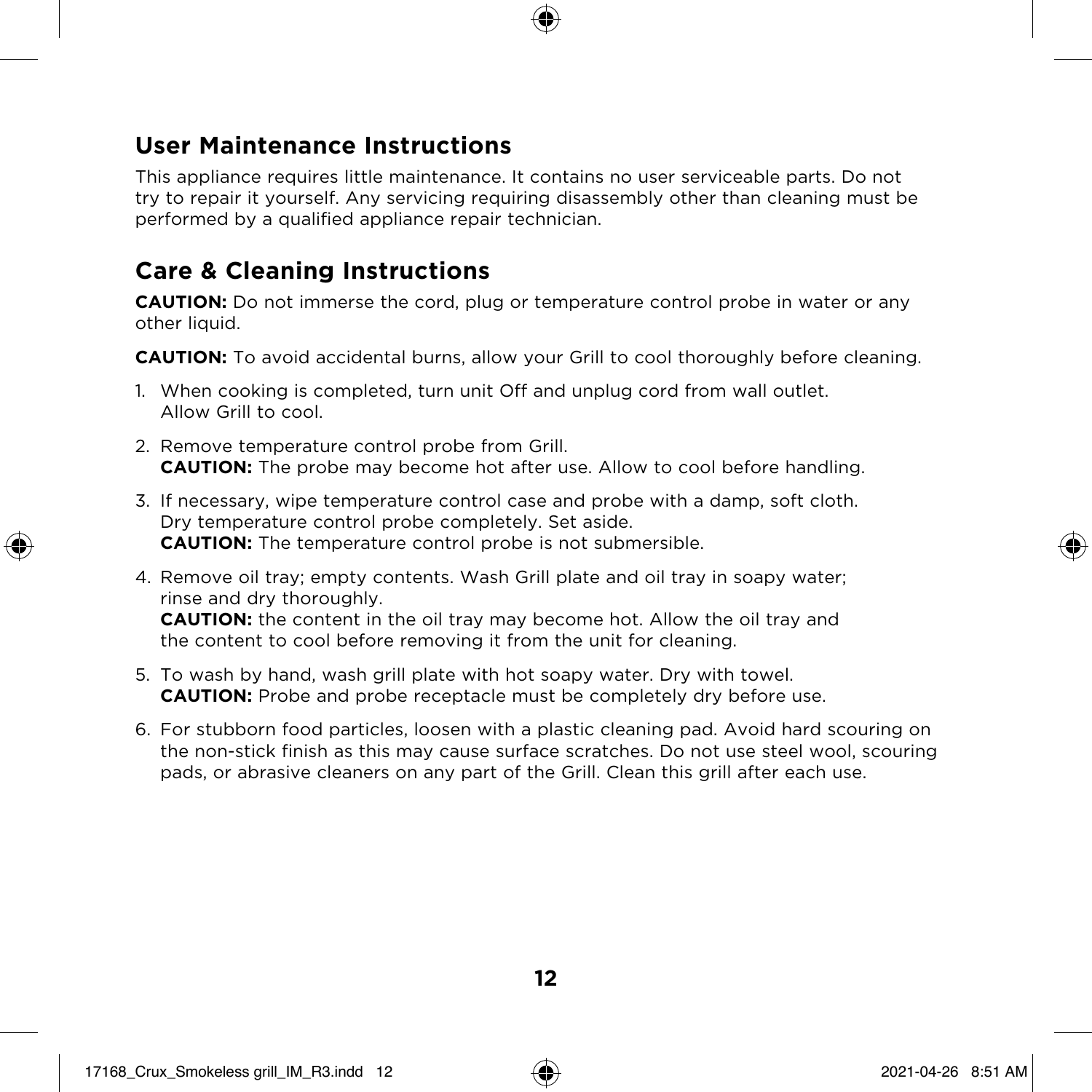#### **Hints For Care and Use of Non Stick Surface**

- To avoid scratching the non-stick surface, do not stack objects on the grill cooking plates. **CAUTION: DO NOT USE COOKING SPRAYS. THEY CAN CAUSE A BUILD-UP ON THE COOKING PLATES AND MAY AFFECT THE NON-STICK PERFORMANCE OF THE PRODUCT.**
- Use medium to low heat for best cooking results. Very high temperatures can cause discoloration and shorten the life span of any non-stick surface. If higher temperatures are necessary, preheat on medium heat for a few minutes.
- For best results and preserve the non-stick coating longer, use nylon, plastic, wooden or rubber utensils. Never cut food on the Grill.
- Remove stubborn stains with a plastic scouring pad and mild dish washing liquid; DO NOT USE STEEL WOOL as it will damage the non-stick surface of the cooking plates.
- The grill plate and lid are dishwasher safe. For best results, place in the top rack of your dishwasher to clean.

#### **Steps For Stain Removal and Proper Care of Your Non Stick Coating**

- 1. Identify stained areas on the cooking surface and sprinkle some baking soda on the stains.
- 2. Moisten the baking soda to get a paste like texture by adding some water.
- 3. Let the paste stand for a few minutes on the stains (not more than an hour).
- 4. Rub with a soft damp cloth or lightly scrub with a plastic scouring pad, wipe clean and dry thoroughly. **NOTE:** Do not rub vigorously when using a plastic scouring pad and NEVER use a metal scouring pad as this may damage the non-stick coating.
- 5. Repeat the cycle once again if necessary. The performance and non-stick property of the coating will not be affected due to stains.

**13**

♠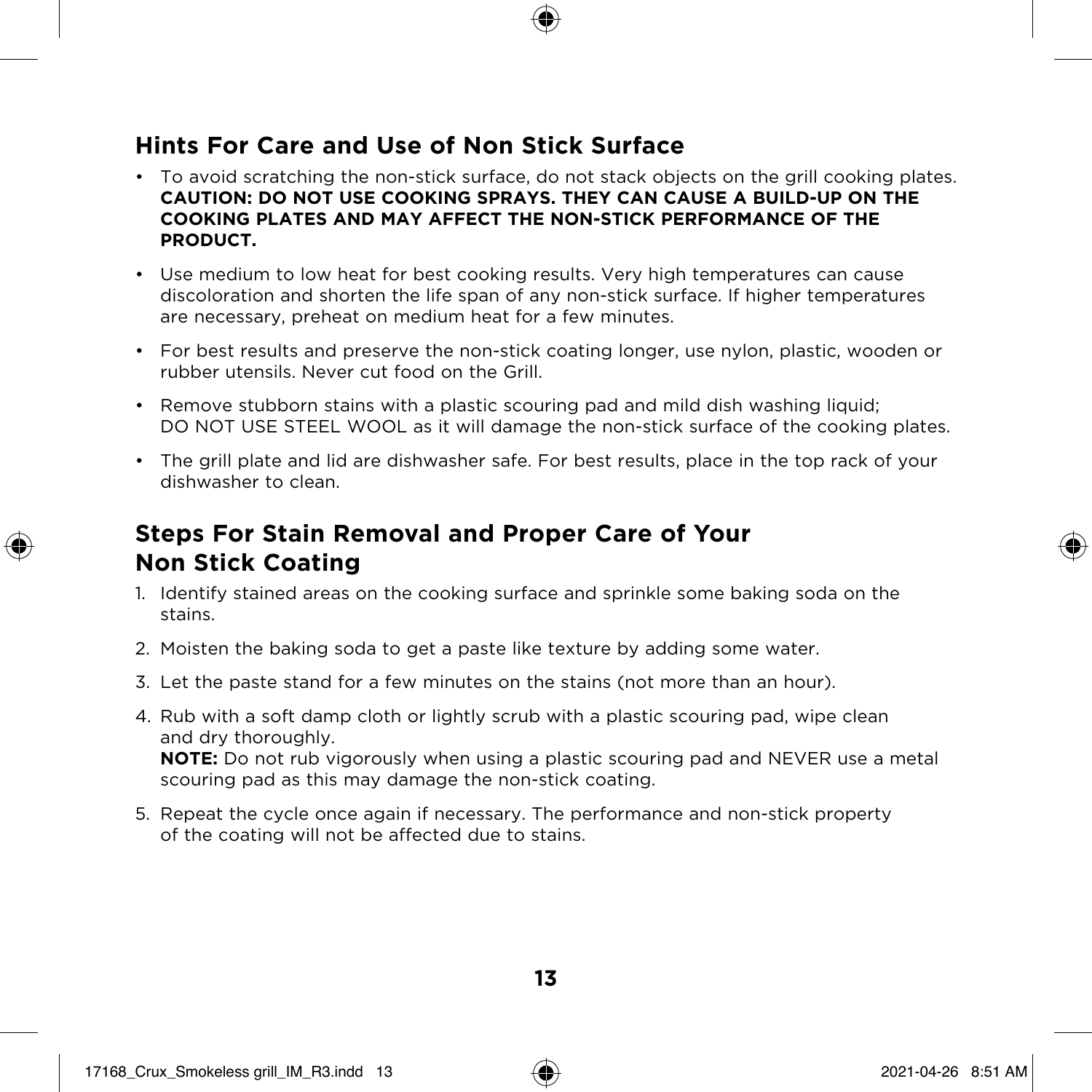

#### **Grilled Corn with Chipotle and Lime Aioli**

Servings: 4 Prep time: 5 minutes / Cook time: 15 minutes

- 4 ears of corn
- 2 cups mayonnaise
- Juice of 1 lime

- 1/2 jalapeno, seeded and minced
- 2 garlic cloves, minced
- 1 chipotle pepper in adobo sauce, minced
- 1/4 teaspoon ground cumin
- 2 tablespoons butter, melted
- Salt and pepper to taste
- 1. Preheat the Smokeless Grill. Turn the dial to 400 °F to preheat.
- 2. Brush the ears of corn with butter and place on the grill. Grill for 15 minutes, turning every 5 minutes.
- 3. Add 1 cup of mayonnaise, the juice of one lime, and the minced jalapeno to a small bowl. Add salt and pepper to taste and mix well.
- 4. Add the remaining cup of mayonnaise to another small bowl with the minced chipotle and the ground cumin. Add salt and pepper and mix well.
- 5. Serve the grilled corn with both aioli and wedges of lime on the side.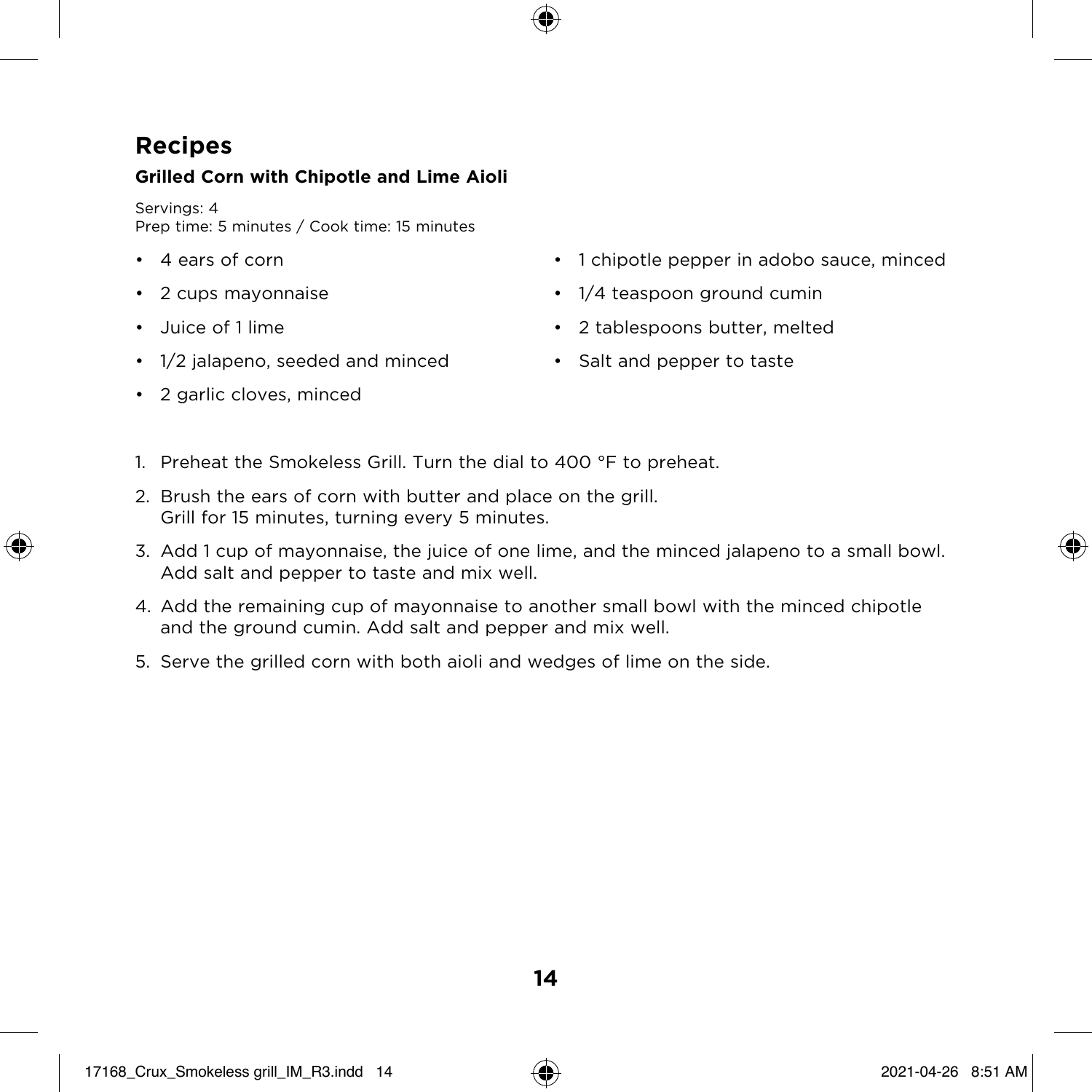#### **Recipes**

⊕

#### **Grilled Chicken, Avocado and Asparagus Power Bowl**

Servings 2 Prep time: 5 minutes / Cook time: 30 min

- 2 avocados, halved
- 2 chicken breasts
- 10-12 asparagus spears
- 5 cups baby spinach
- 3 tablespoons extra virgin olive oil
- 1 honey
- 1/2 teaspoon Dijon mustard
- 1/2 teaspoon garlic powder

- 2 tablespoons flaxseeds
- 3 tablespoons balsamic vinegar
- Salt and pepper to taste
- 1. Preheat the Smokeless Grill. Turn the dial to 350 °F to preheat.
- 2. Add the balsamic vinegar, olive oil, honey, Dijon mustard, garlic powder, salt and pepper to a mason jar. Shake well and set aside.
- 3. Brush the chicken breasts with olive oil and season with salt and pepper.
- 4. Place the chicken on the grill and cook for 20 minutes, flipping halfway.
- 5. At the 15 minute mark, brush the avocado with olive oil and grill for 5 minutes.
- 6. Remove the chicken and avocado. Brush asparagus with olive oil and grill for 10-12 minutes or until tender.
- 7. Place half of the baby spinach in a bowl. Add one chicken breast, two avocado halves, and half of the asparagus. Sprinkle one tablespoon of the flaxseeds. Repeat for the second bowl.
- 8. Shake the dressing once more and drizzle onto both bowls.

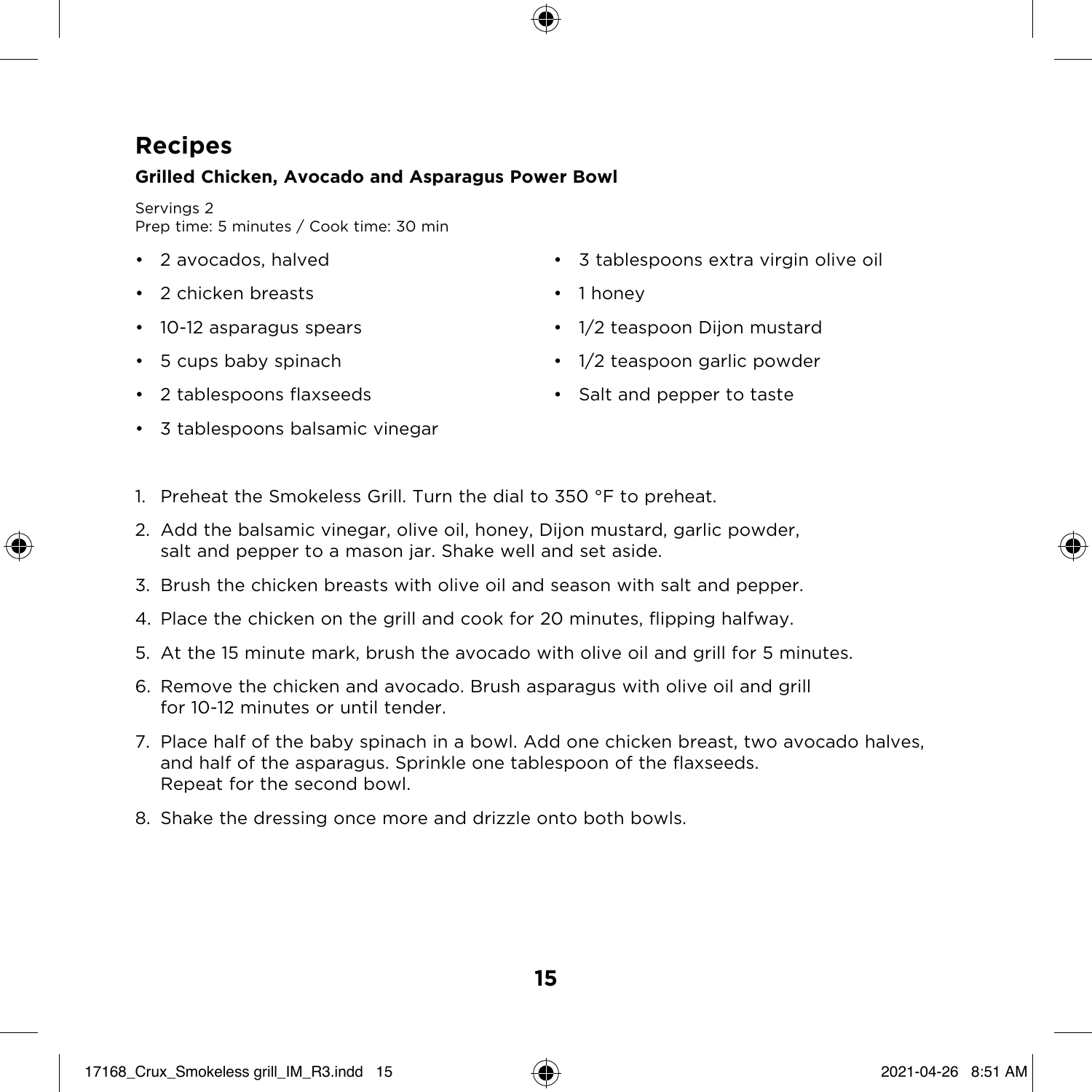#### **Recipes**

⊕

#### **Lamb Skewers With Grilled Zucchini, Kalamata Olives, and Crumbled Feta**

Serves 3-4 Prep time: 1 hour minutes / Cook time:

- 1 pound of lamb, 1" cubes
- 1 tablespoon fresh thyme, minced
- 1 tablespoon dried oregano
- Juice of one lemon
	-
- 2 tablespoons extra virgin olive oil
- 2 large zucchini, cut into 1/2" slices length wise
- 3/4 cup Kalamata olives, sliced
- 3/4 cup crumbled feta
- Salt and pepper
- 1. Add the cubed lamb, thyme, oregano, lemon, olive oil, salt and pepper to a resealable plastic bag. Shake the bag to mix the marinade and set aside for at least an hour.
- 2. Meanwhile, soak wooden skewers in water.
- 3. Preheat the Smokeless Grill. Turn the dial to 375 °F to preheat.
- 4. Add 3-4 cubes of lamb to each skewer and grill for 10-12 minutes, turning halfway through.
- 5. Remove the lamb skewers. Brush olive oil on the zucchini, season with salt and pepper, and grill for 2 minutes on each side.
- 6. Serve the skewers and grilled zucchini on a plate and top off with the crumbled feta and sliced Kalamata olives.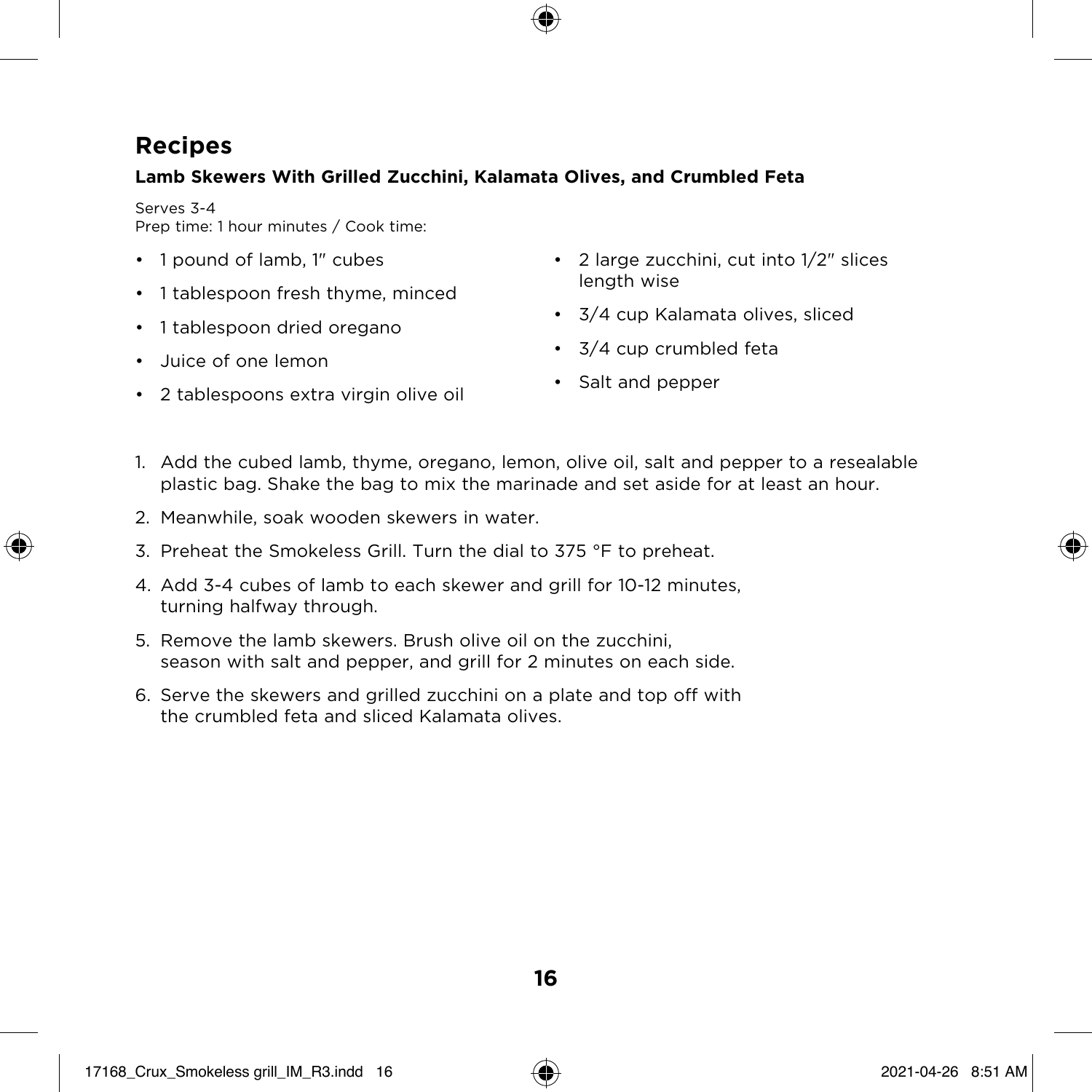#### **Limited Two-Year Warranty**

SENSIO Inc. hereby warrants that for a period of **TWO YEARS** from the date of purchase, this product will be free from mechanical defects in material and workmanship, and for 90 days in respect to non-mechanical parts. At its sole discretion, SENSIO Inc. will either repair or replace the product found to be defective, or issue a refund on the product during the warranty period.

The warranty is only valid for the original retail purchaser from the date of initial retail purchase and is not transferable. Keep the original sales receipt, as proof of purchase is required to obtain warranty validation. Retail stores selling this product do not have the right to alter, modify, or in any way revise the terms and conditions of the warranty.

#### Exclusions:

The warranty does not cover normal wear of parts or damage resulting from any of the following: negligent use of the product, use of improper voltage or current, improper routine maintenance, use contrary to the operating instructions, disassembly, repair, or alteration by anyone other than qualified SENSIO Inc. personnel. Also, the warranty does not cover Acts of God such as fire, floods, hurricanes, or tornadoes.

SENSIO Inc. shall not be liable for any incidental or consequential damages caused by the breach of any express or implied warranty.

Apart from the extent prohibited by applicable law, any implied warranty of merchantability or fitness for a particular purpose is limited in time to the duration of the warranty. Some states, provinces or jurisdictions do not allow the exclusion or limitation of incidental or consequential damages, or limitations on how long an implied warranty lasts, and therefore, the above exclusions or limitations may not apply to you. The warranty covers specific legal rights which may vary by state, province and/or jurisdiction.

**17**

♠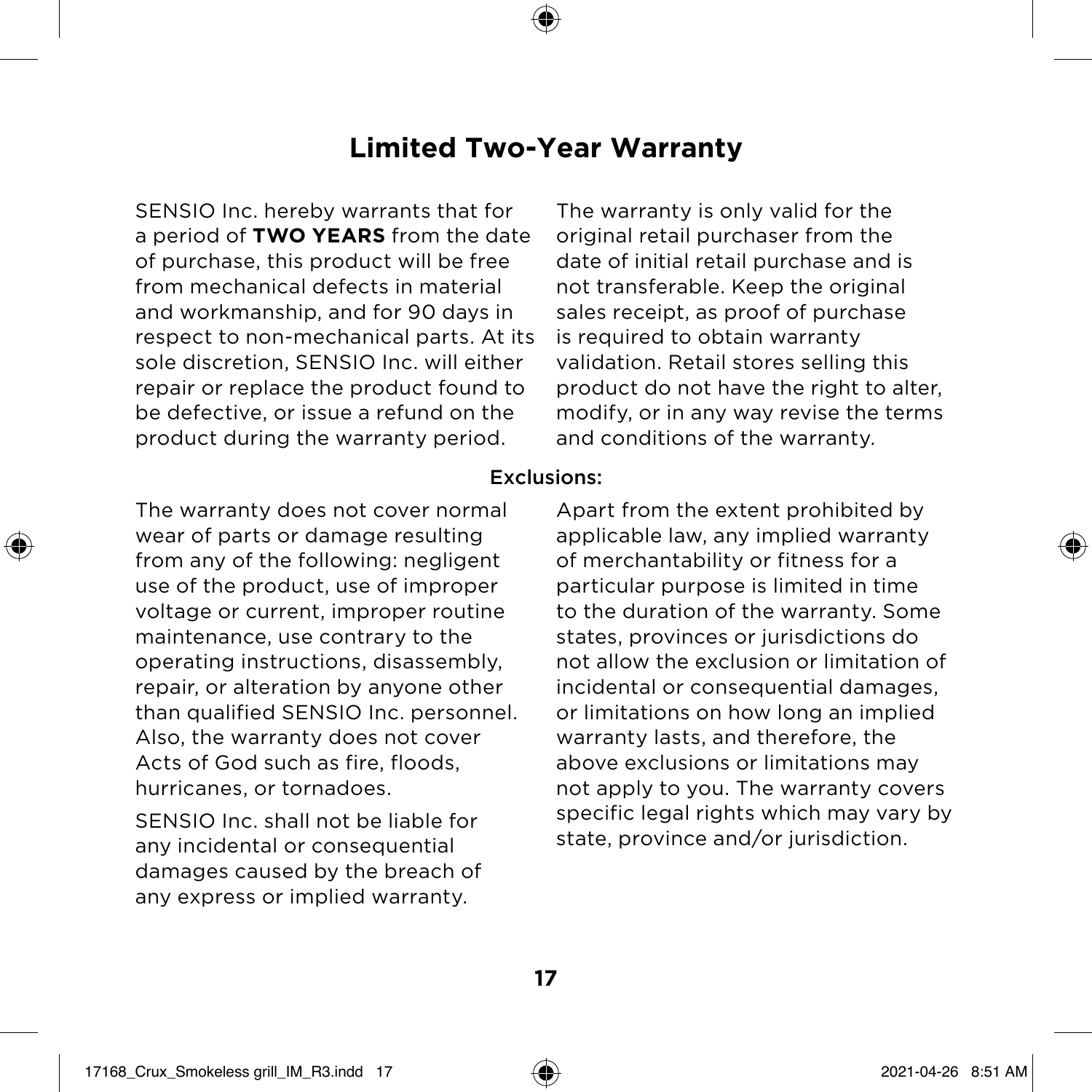#### How To Obtain Warranty Service:

⊕

You must contact Customer Service at our toll-free number: 1-866-832-4843. A Customer Service Representative will attempt to resolve warranty issues over the phone. If the Customer Service Representative is unable to resolve the problem, you will be provided with a case number and asked to return the product to SENSIO Inc. Attach a tag to the product that includes: your name, address, daytime contact telephone number, case number, and description of the problem.

Also, include a copy of the original sales receipt. Carefully package the tagged product with the sales receipt, and send it (with shipping and insurance prepaid) to SENSIO Inc.'s address. SENSIO Inc. shall bear no responsibility or liability for the returned product while in transit to SENSIO Inc.'s Customer Service Center.

# CRUX

**18**

⊕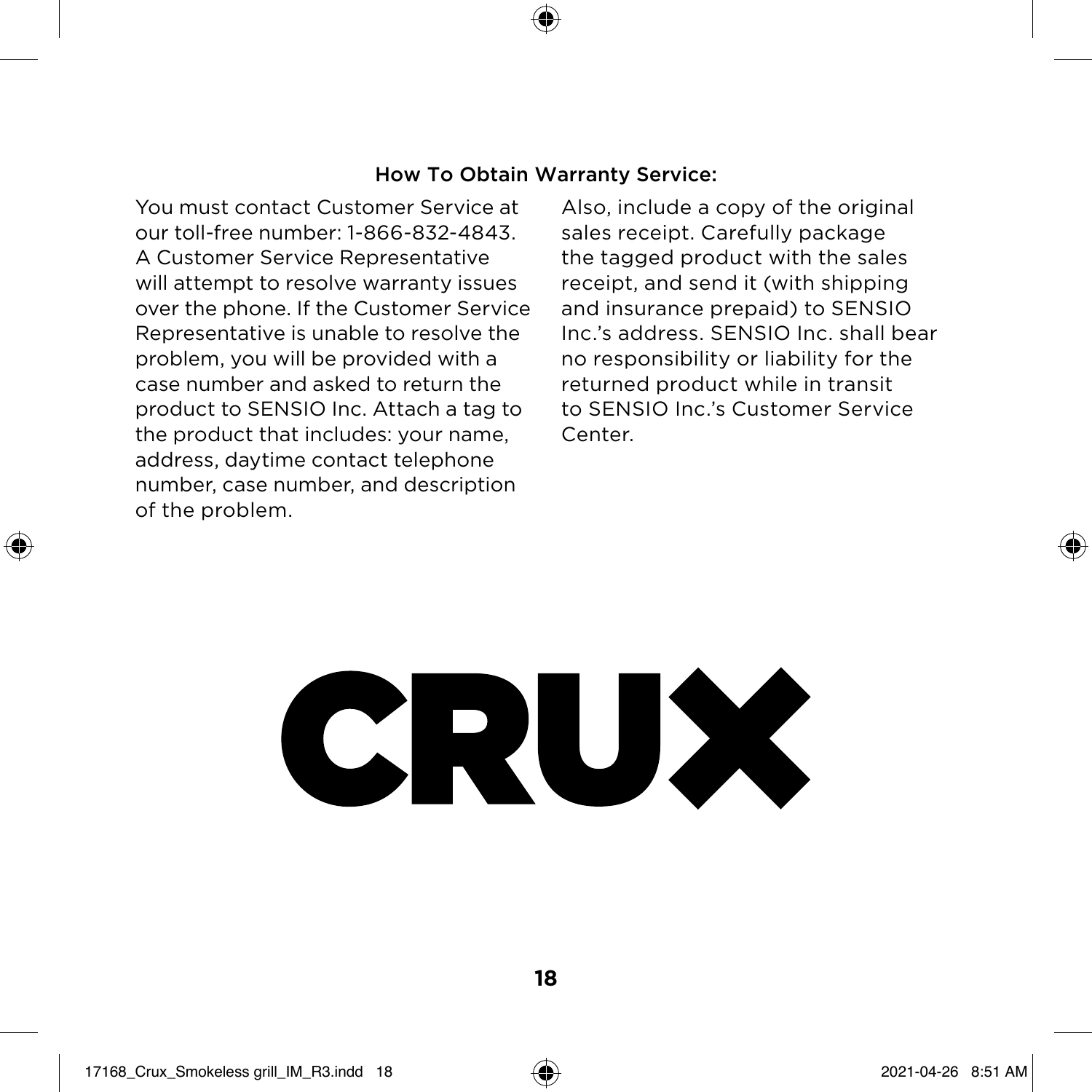

17168\_Crux\_Smokeless grill\_IM\_R3.indd 19 2021-04-26 8:51 AM

 $\bigoplus$ 

 $\bigoplus$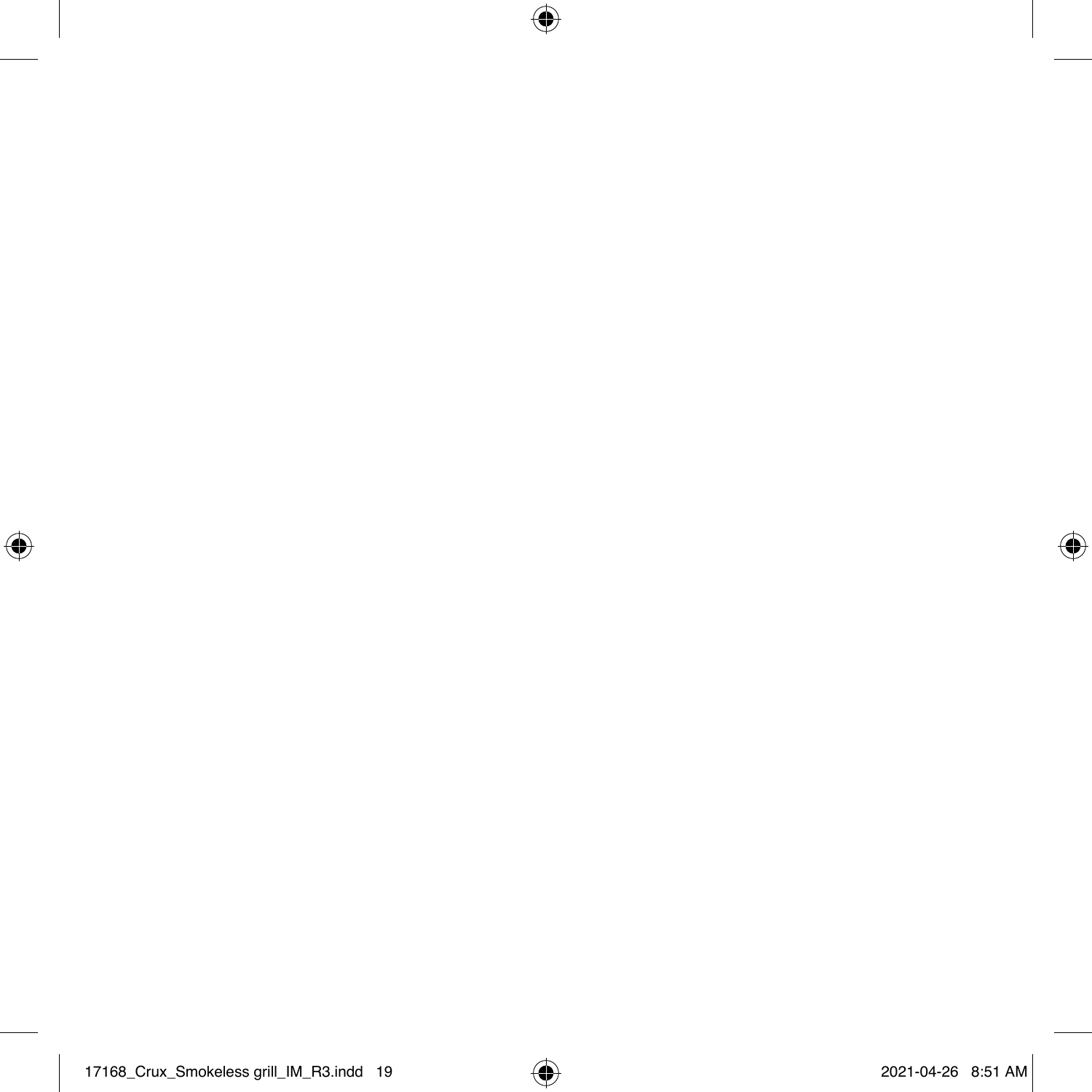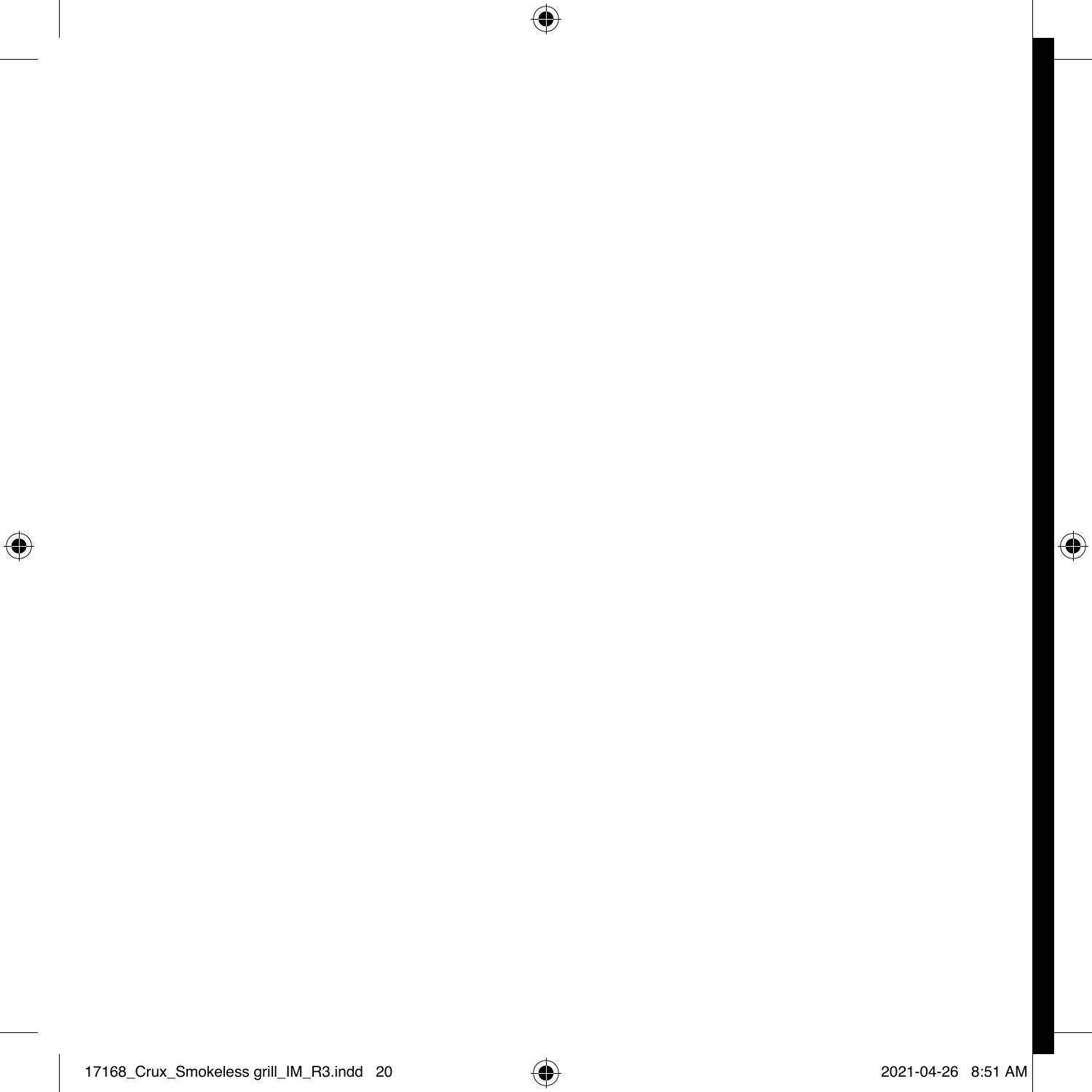